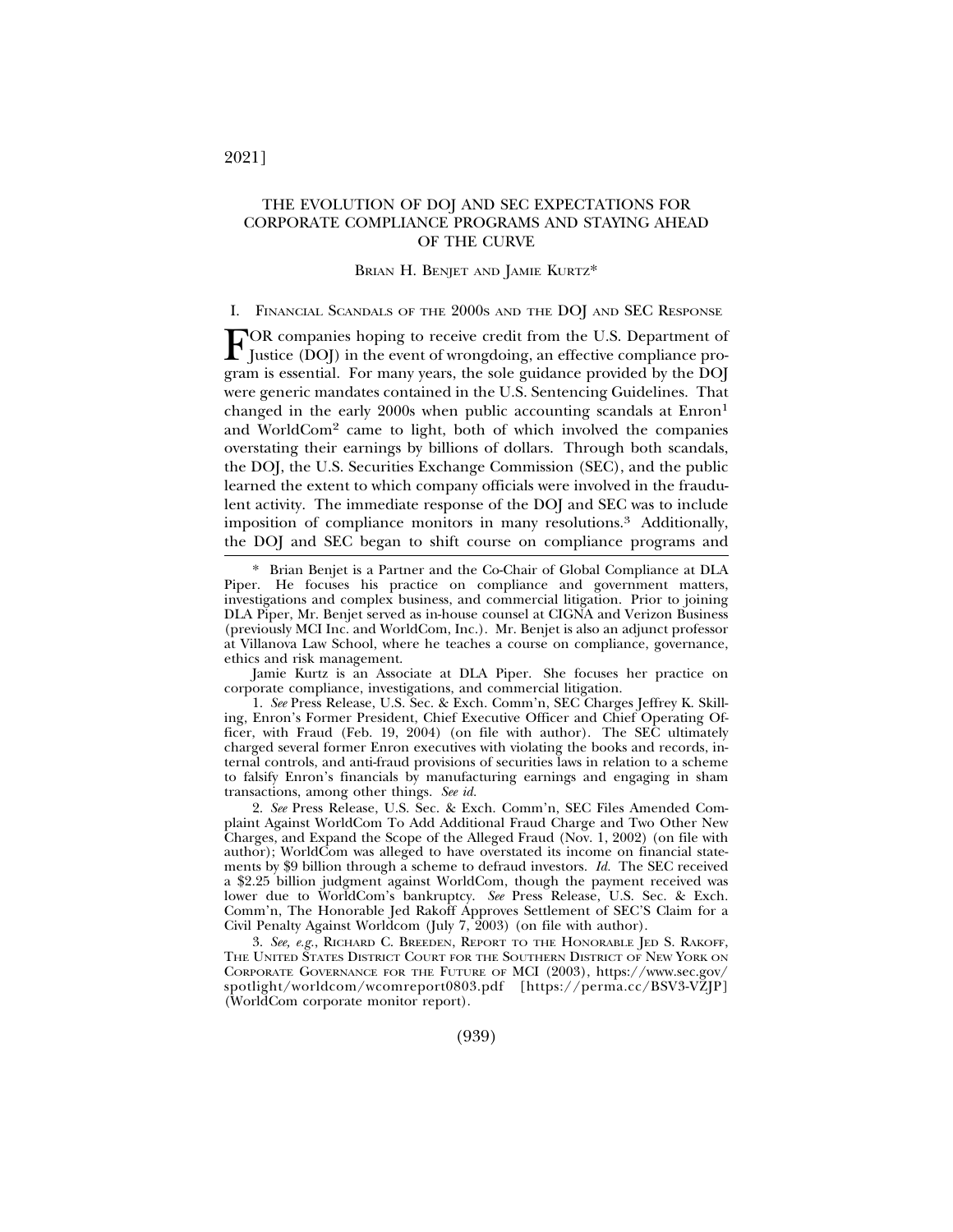make known certain minimum expectations. To discourage similar scandals from occurring, the SEC and DOJ began focusing on requiring internal controls and whistleblower reporting to promote compliance. Companies responded in kind by implementing elaborate internal controls and corresponding certification regimes and standing up anonymous hotlines to accommodate this new "stick" approach propounded by federal regulators.

As it turned out, this "stick" approach pushed by federal regulators did not result in the ethical behaviors they hoped for. New scandals emerged in the wake of the 2008 financial crisis highlighted by the meltdown of the banking sector and the crisis in the mortgage lending and related securities markets. Following the 2008 crisis as well as after several significant settlements for violations of the Foreign Corrupt Practices Act ("FCPA"),<sup>4</sup> the DOJ and SEC shifted course once again. Instead of focusing on reporting, the DOJ began issuing guidance on what it believed were the elements of an effective compliance program. The DOJ has refined its criteria for effective compliance programs over the past ten years, each time with an increasing focus on defining what it believes are the minimum components of a corporate compliance program.

# II. THE DOJ'S CURRENT GUIDANCE FOR CORPORATE COMPLIANCE PROGRAMS

## A. *Justice Manual*

The Justice Manual provides a starting point for assessing effective corporate compliance programs, as it serves as a guide for federal prosecutors when investigating and prosecuting companies. In deciding whether to bring charges against a company, prosecutors "should" consider several factors known as Filip factors, including "the adequacy and effectiveness of the corporation's compliance program at the time of the offense, as well as at the time of a charging decision" and "the corporation's remedial actions, including, but not limited to, any efforts to implement an adequate and effective corporate compliance program or to improve an ex-

<sup>4.</sup> *See e.g.*, Press Release, U.S. Dep't of Justice, Willbros Group Inc. Enters Deferred Prosecution Agreement and Agrees to Pay \$22 Million Penalty for FCPA Violations (May 14, 2008) (on file with author) (detailing corrupt payments by Willbros Group Inc. and its subsidiary to government officials in Nigeria and Ecuador, resulting in a \$22 million criminal penalty and filing of a deferred prosecution agreement); Press Release, U.S. Dep't of Justice, Siemens AG and Three Subsidiaries Plead Guilty to Foreign Corrupt Practices Act Violations and Agree to Pay \$450 Million in Combined Criminal Fines (Dec. 15, 2008) (on file with author) (detailing guilty plea by Siemens AG and three international subsidiaries for violations of the internal controls and books and records provisions of the FCPA following years of payments for unknown purposes to business consultants and for corrupt payments to foreign officials).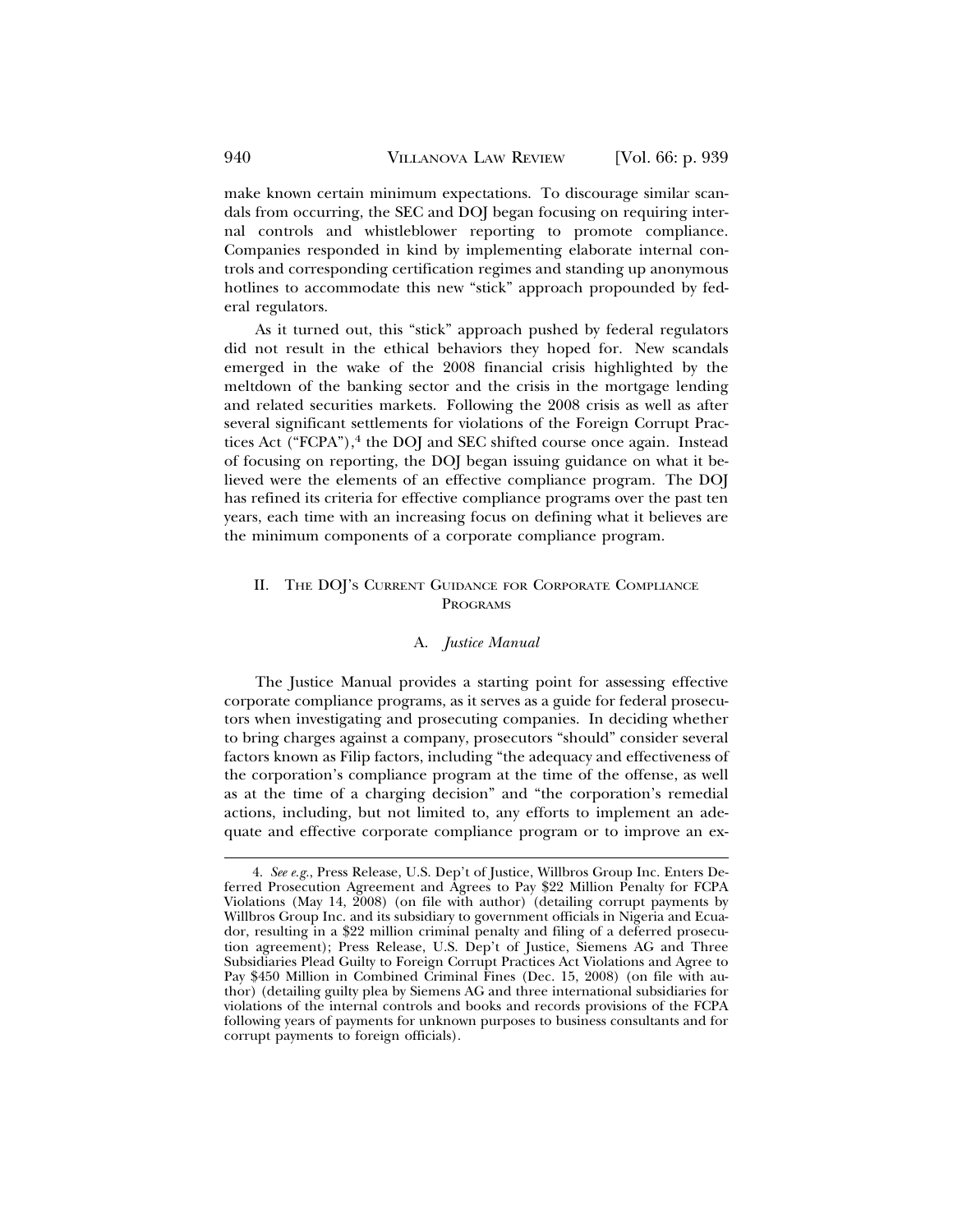isting one[.]"5 While having a compliance program is essential under the Filip factor assessment, the Justice Manual cautions that "the existence of a compliance program is not sufficient[.]"6 Instead, compliance programs must be "adequately designed for maximum effectiveness in preventing and detecting wrongdoing by employees" and corporate management must "enforce[e] the program  $\dots$  [instead of] tacitly encouraging or pressuring employees to engage in misconduct to achieve business objectives."7 Prosecutors are discouraged from assessing compliance programs using a "formulaic" approach; rather, the Justice Manual highlights the importance of considering the strength of a compliance program, including measures that are in place to identify and prevent bad behavior, on their own merits.8

## B. *Sentencing Guidelines*

Like the Justice Manual, the U.S. Sentencing Guidelines (USSG) emphasize the importance of an effective compliance program when prosecutors recommend sentences and judges impose sentences against companies for violations of the law. To receive credit in the sentencing process, a company must "(1) exercise due diligence to prevent and detect criminal conduct; and (2) otherwise promote an organizational culture that encourages ethical conduct and a commitment to compliance with the law."9 To do so, companies are required to establish procedures to detect misconduct, ensure that management is knowledgeable about and responsible for the effective operation of the compliance program, and monitor and educate employees.10 Companies must "evaluate periodically the effectiveness of the organization's compliance and ethics program" and make modifications to prevent misconduct based on prior bad acts.<sup>11</sup>

### C. *FCPA Guide*

In 2012, the SEC and the DOJ released *A Resource Guide to the U.S. Foreign Corrupt Practices Act* ("Resource Guide") providing, for the first time, guidance on the elements of a compliance program. While the Resource Guide focused on the FCPA, its guidance was also applicable to corporate compliance programs. The Resource Guide cautioned that "[c]ompliance programs that employ a 'check-the-box' approach may be

<sup>5.</sup> *Justice Manual § 9-28.300—Factors to Be Considered*, U.S. DEP'T OF JUST., https://www.justice.gov/jm/jm-9-28000-principles-federal-prosecution-business-organizations [https://perma.cc/7P48-6GWZ] (last updated July 2020).

<sup>6.</sup> *Id. § 9-28.800—Corporate Compliance Programs* (last modified July 2019).

<sup>7.</sup> *Id.*

<sup>8.</sup> *See id.*

<sup>9.</sup> U.S. SENTENCING GUIDELINES MANUAL § 8B2.1(a) (U.S. SENTENCING COMM'N 2013).

<sup>10.</sup> *See generally id.* § 8B2.1(b).

<sup>11.</sup> *Id.* § 8B2.1(b)(5)(B); *see also id*. § 8B2.1(b)(7).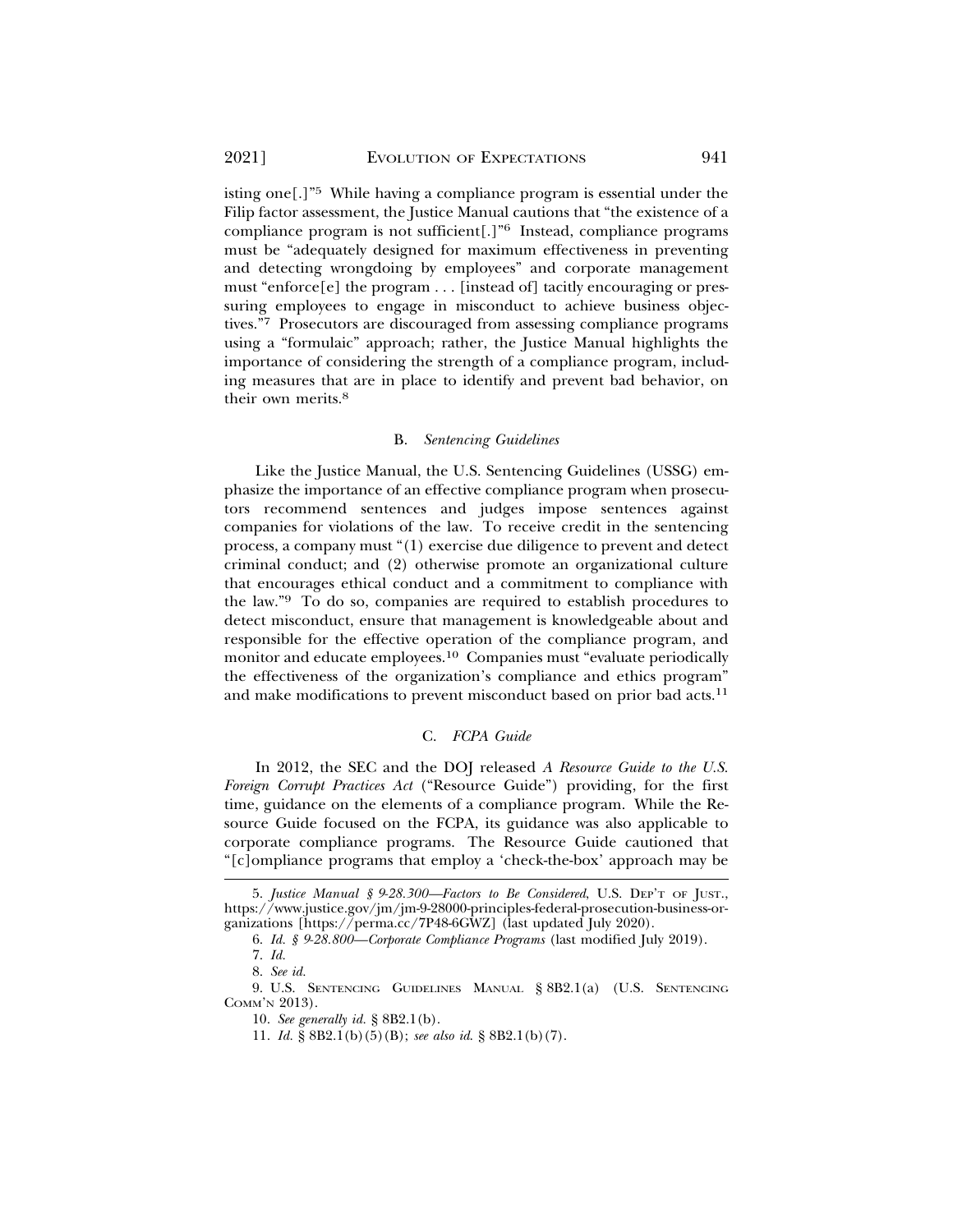inefficient and, more importantly, ineffective."12 The Resource Guide cites (1) "Commitment from Senior Management and a Clearly Articulated Policy Against Corruption;" (2) "Code of Conduct and Compliance Policies and Procedures;" (3) "Oversight, Autonomy, and Resources;" (4) "Risk Assessment;" (5) "Training and Continuing Advice;" (6) "Incentives and Disciplinary Measures;" (7) "Third-Party Due Diligence and Payments;" (8) "Confidential Reporting and Internal Investigation;" (9) "Continuous Improvement;" and (1) "Pre-Acquisition Due Diligence and Post-Acquisition Integration" for mergers and acquisitions.13 The Resource Guide was updated in 2020 to expand the requirements of an effective compliance program, including asking whether a compliance program is "adequately resourced and empowered to function effectively" and whether companies apply "lessons learned" from reported violations and investigations.<sup>14</sup>

### D. *Evaluation of Corporate Compliance Program Guidelines*

The culmination of the Justice Manual and the USSG is seen in the DOJ's Evaluation of Corporate Compliance Programs guidelines ("Guidelines").15 The Guidelines, which are meant to assist prosecutors in determining the outcome of a corporate offense by looking at the company's compliance program at the time that the offense occurred, were updated in 2020.16

In evaluating corporate compliance programs, that Guidelines instruct prosecutors to focus on three questions: (1) "Is the corporation's compliance program well designed?"; (2) "Is the program being applied earnestly and in good faith" such that it is "adequately resourced and empowered to function effectively?"; and (3) "Does the corporation's compliance program work in practice?"17 Picking up on the Justice Manual rejection of a "one-size-fits-all" approach, the 2020 revisions to the Guidelines explicitly state that "the Criminal Division does not use any rigid formula to assess the effectiveness of corporate compliance programs" and instead "make[s] a reasonable, individualized determination in each case that considers various factors including, but not limited to, the company's size, industry, geographic footprint, regulatory landscape, and other fac-

<sup>12.</sup> *See* U.S. DEP'T OF JUSTICE, CRIM. DIV. & U.S. SEC. & EXCH. COMM'N, EN-FORCEMENT DIV., A RESOURCE GUIDE TO THE U.S. FOREIGN CORRUPT PRACTICES ACT 57 (2012), https://www.sec.gov/spotlight/fcpa/fcpa-resource-guide.pdf [https:// perma.cc/XYU8-KP3Y].

<sup>13.</sup> *Id.* at 57–62.

<sup>14.</sup> *Id.* at 57, 67.

<sup>15.</sup> *See generally* U.S. DEP'T OF JUST., CRIM. DIV., EVALUATION OF CORPORATE COMPLIANCE PROGRAMS (2020), https://www.justice.gov/criminal-fraud/page/ file/937501/download [https://perma.cc/Z6MV-CL8C].

<sup>16.</sup> *See id.*

<sup>17.</sup> *Id.* at 2 (internal quotation marks omitted).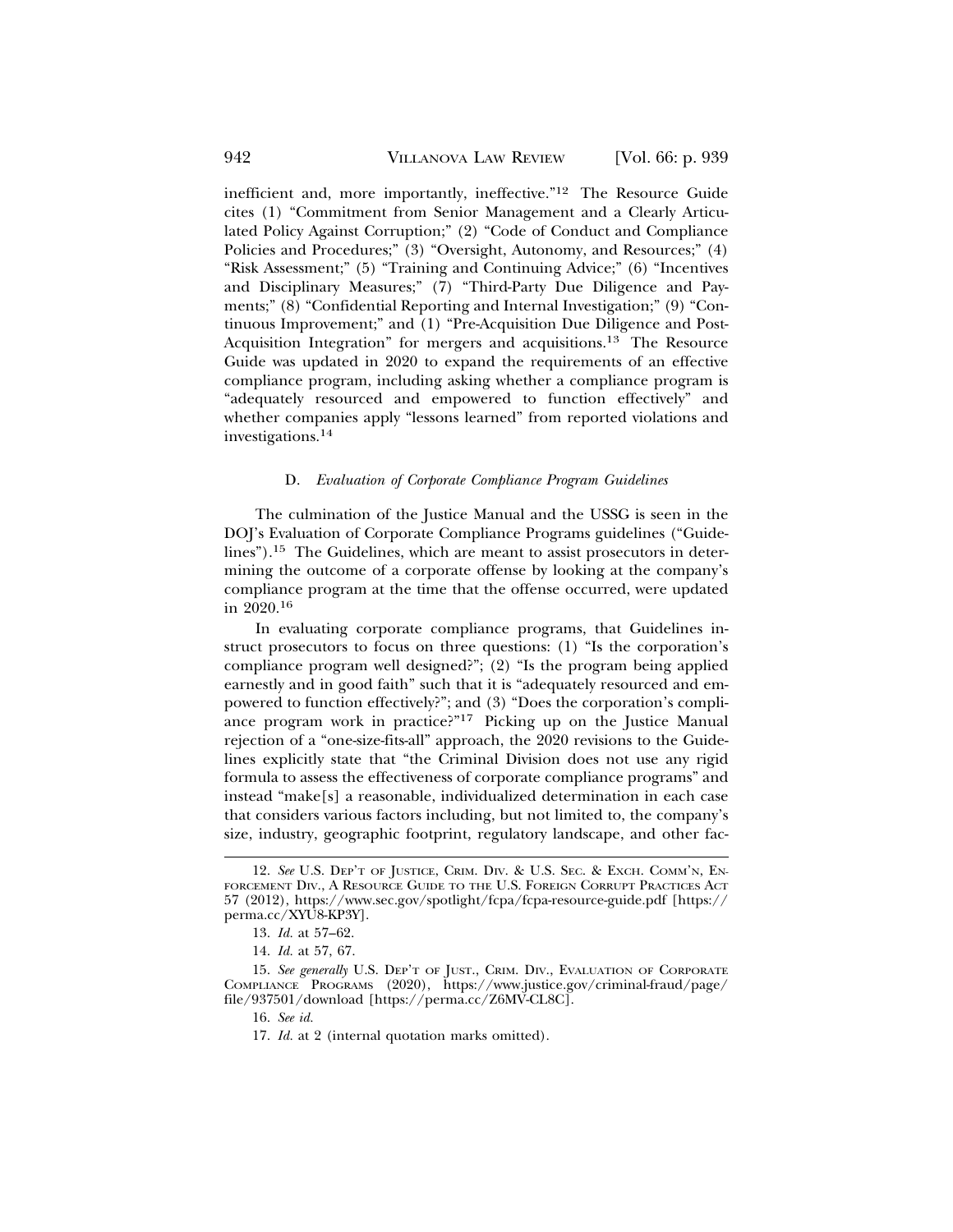tors, both internal and external to the company's operations, that might impact its compliance program."18

In assessing whether a compliance program is well-designed, the Guidelines instruct a prosecutor to first look at "why the company has chosen to set up the compliance program the way that is has, and why and how the company's compliance program has evolved over time."19 The Guidelines make clear that the answer to these questions is not formulaic and that companies must be adaptive to their particular circumstances if they want to receive credit for their compliance programs. Assessing risk when establishing a compliance program is not enough. Instead, prosecutors consider "revisions to corporate compliance programs in light of lessons learned" as a form of "risk-tailoring."20 Similarly, having the staples of an effective compliance program—policies and procedures, training, and a confidential reporting system—is not enough. The DOJ expects policies, procedures, and trainings to be updated to reflect companies' risk profile and to educate employees based on past behavior.<sup>21</sup> To have an effective compliance program, companies must "collect[ ], track[ ], analyze[ ], and use[ ] information from its reporting mechanisms," including investigations carried out in response to complaints received.22 Similarly, prosecutors must consider whether a compliance program is adequately resourced and appropriately empowered on an individual basis in light of a company's particular circumstances.<sup>23</sup>

In addition to emphasizing the need for individual assessment of a compliance program, the 2020 revisions also highlight the importance of data resources to maintaining an effective compliance program. Through a new section entitled "Data Resources and Access," the Guidelines now highlight the need for companies to have access to data to monitor compliance and test "policies, controls, and transactions[.]"24 Companies are expected to use this data to help evolve their compliance programs "to address existing and changing compliance risks."25

<sup>18.</sup> *Id.* at 1.

<sup>19.</sup> *Id.* at 2.

<sup>20.</sup> *Id.* (internal quotation marks omitted) (citing *Justice Manual § 9-28.800*, *supra* note 6).

<sup>21.</sup> *See id.* at 2–6.

<sup>22.</sup> *Id.* at 7.

<sup>23.</sup> *See id.* at 11 ("[P]rosecutors should address the sufficiency of the personnel and resources within the compliance function, in particular, whether those responsible for compliance have:  $(1)$  sufficient seniority within the organization; (2) sufficient resources, namely, staff to effectively undertake the requisite auditing, documentation, and analysis; and (3) sufficient autonomy from management, such as direct access to the board of directors or the board's audit committee. The sufficiency of each factor, however, will depend on the size, structure, and risk profile of the particular company.").

<sup>24.</sup> *Id.* at 12.

<sup>25.</sup> *Id.* at 14.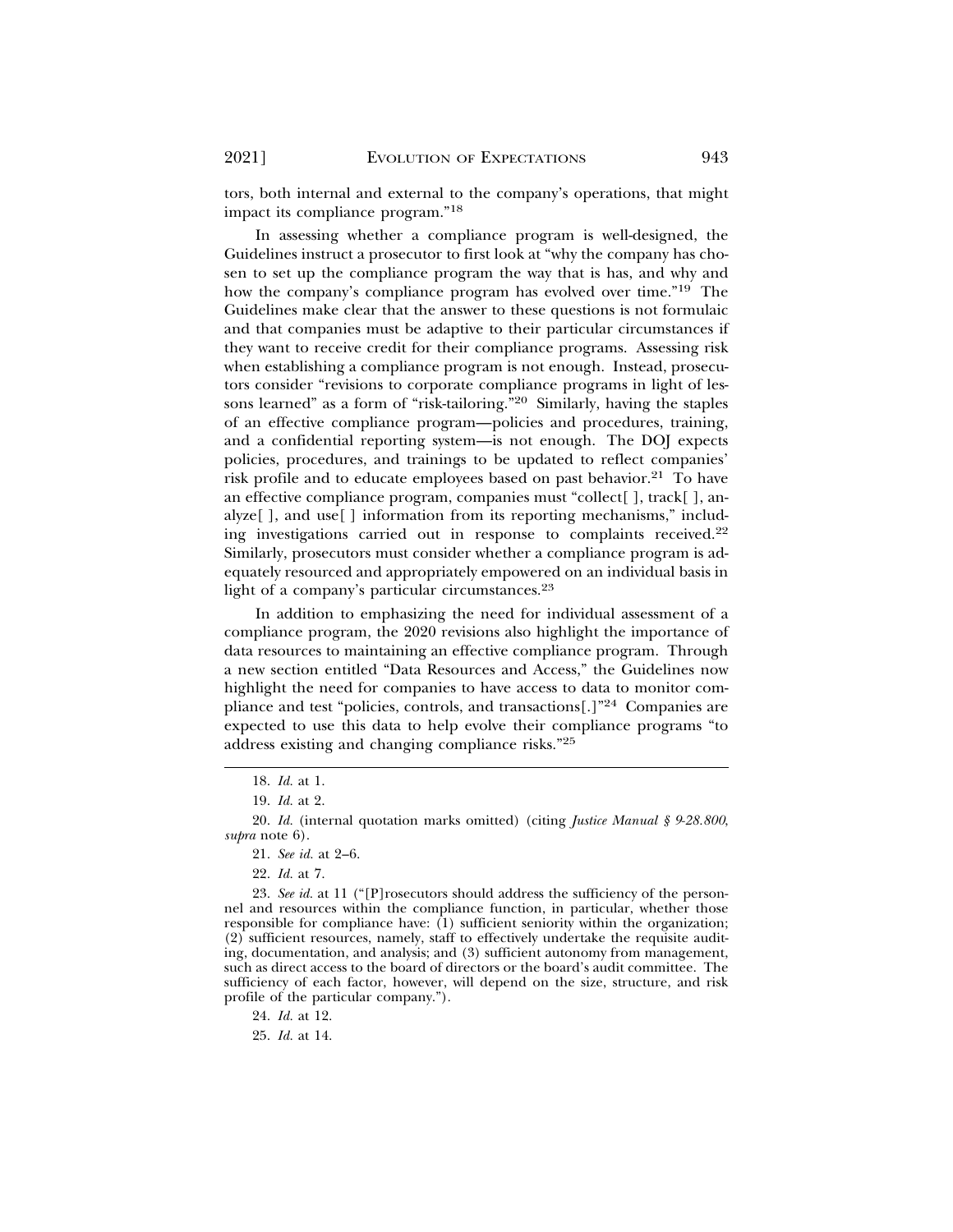Having learned through several public scandals spanning decades, the DOJ has gone from a reactive approach to compliance to one that is prescriptive. To receive credit, the DOJ expects companies to take steps to identify compliance concerns and remediate them in order to be effective. What is not clear is what the DOJ considers to be an effective compliance program and what concrete steps a company should take to ensure its compliance program is effective.

#### III. NEXT STEPS AND STAYING AHEAD OF DOJ EXPECTATIONS

Compliance officers today should not be thinking about checking the boxes and at least on paper meeting the requirements set out in the Evaluation of Corporate Compliance Program Guidelines. It is tempting to simply point to a policy or process that "satisfies" each element of a compliance program enumerated by the DOJ and call it a day. However, focusing on ethical decision making and proactive early detection of potential issues should be prioritized. Whether it is Wells Fargo<sup>26</sup> or General Motors, $2^7$  the existence of a compliance program with the required elements is not sufficient to ward off significant scandals. With this in mind, there are two areas that can be better leveraged to avoid bad corporate behavior.

First, engaging the hearts and minds of employees and encouraging ethical decision making is key. Technology provides new and more effective ways to reach and communicate with employees. For example, apps can be placed on employees' mobile devices and can be loaded with relevant policies and guidance on the go. Further, these apps can be used to automatically send relevant communications and alerts to employees at key times. Such as sending an alert when a sales employee arrives in China alerting them of the company's gifts and hosting guidelines customized to the Chinese market. Providing information in a user-friendly format at a time when it is needed and relevant will foster positive behaviors. It is key to meet employees where and when it makes sense. Contrast this with simply providing an annual generic online training, which can be quickly forgotten. Ultimately, increasing awareness and changing behaviors must be a key goal of any successful compliance program.

Second, the changes to the Justice Manual, USSG, and Guidelines make clear that data plays an increasingly important role in the assessment

<sup>26.</sup> *See* INDEPENDENT DIRECTORS OF THE BOARD OF WELLS FARGO & CO., SALES PRACTICES INVESTIGATION REPORT (2017), https://www08.wellsfargomedia.com/assets/pdf/about/investor-relations/presentations/2017/board-report.pdf [https:/ /perma.cc/S5PU-2TJB] (detailing root cause for opening of unauthorized accounts and selling of unwanted products by Wells Fargo employees, including the role of management).

<sup>27.</sup> *See* Press Release, U.S. Sec. & Exch. Comm'n, General Motors Charged With Accounting Control Failures (Jan. 18, 2017) (on file with author) (stating that General Motors agreed to pay \$1 million following allegations of deficient internal accounting controls after accountants did not evaluate the likelihood of a recall resulting from a defective ignition switch for over a year).